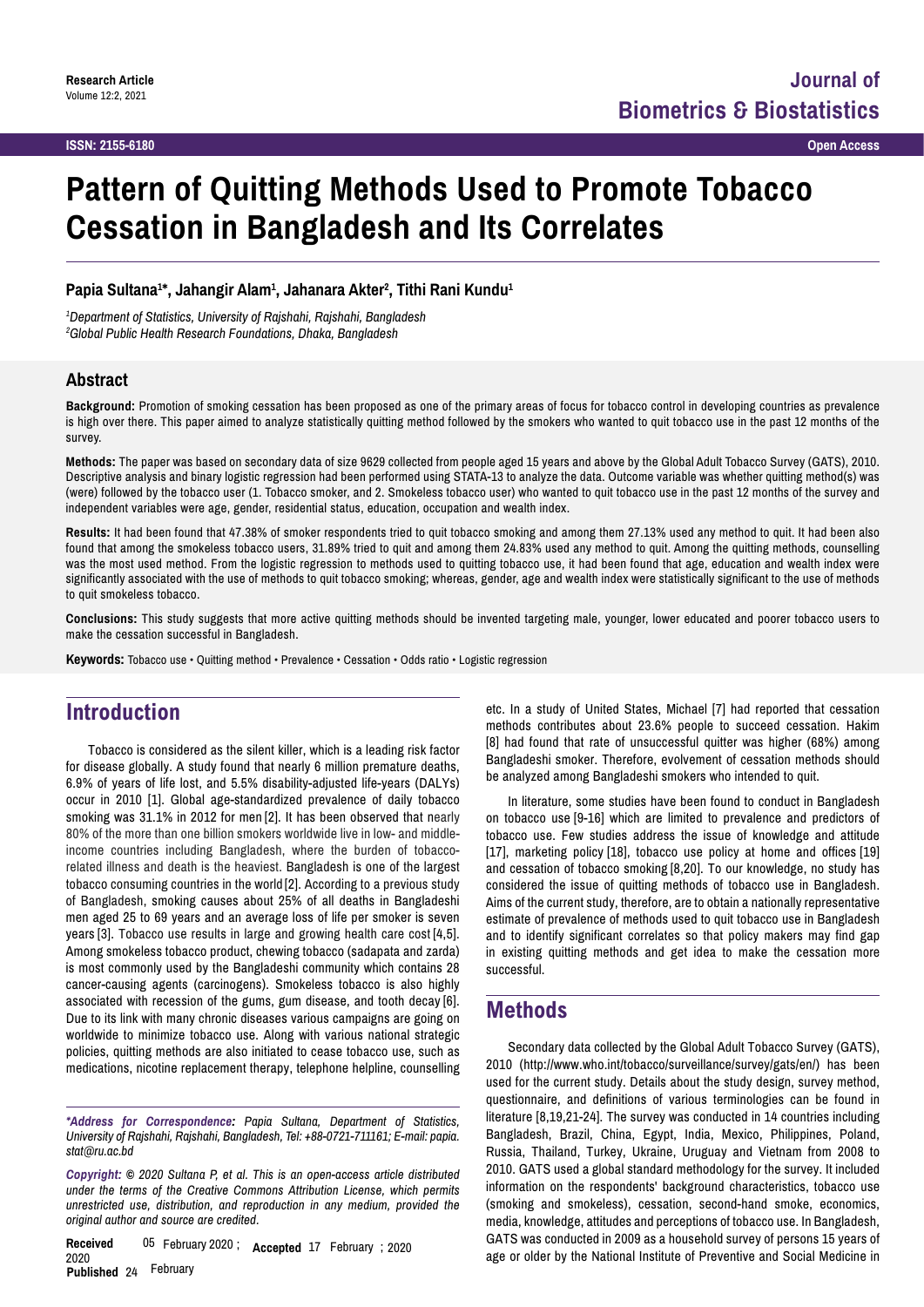collaboration with the Bangladesh Bureau of Statistics (BBS) and National Institute of Population Research and Training (NIPRT). A multi-stage (three-stage), geographically clustered sample design was used to produce nationally representative data. At the first stage 400 Primary Sampling Units (PSUs) (Mauza in rural and Mohalla in urban areas) were selected with probability proportional to size (PPS), followed by a random selection of one Secondary Sampling Unit (SSU) per selected PSU. At the third stage households were selected systematically within the listed households from a selected SSU. One individual was randomly chosen from each selected household to participate in the survey. Survey information was collected using handheld devices. The household response rate was 97.7%, the individual response rate was 95.8% and the overall response rate was 93.6%. There were a total of 9629 completed interviews (male=4468 and female=5161). Outcome variable was whether the quitting method(s) was (were) used by the tobacco user who tried to quit in the last 12 months of the survey. Therefore, the sample size reduces to 1058 tobacco smokers and 745 smokeless tobacco users for binary logistic regression analysis (Figure 1).

Descriptive analysis had been executed to know the characteristics of the study subjects. For the purpose frequency with percentage had been reported for categorical data and mean with standard deviation had been reported for continuous data. A comparison of prevalence of quitting methods had been carried out to confounding factors: gender and residence. Binary logistic regression [24] had been used to identify significant socio-demographic and economic correlates of quitting methods in Bangladesh. If a tobacco user who tried to quit tobacco use in the last 12 months of the survey followed at least one quitting methods was consider as 1 and 0 if didn't follow any method. Logistic regression was suitable for such binary dependent variable. Therefore, two logistic regressions had been carried out: one was for tobacco smoker and another was for smokeless tobacco user. Therefore, the model estimated the Odds Ratio (OR) of using quitting methods among tobacco smokers who attempted to quit in the last 12 months of the survey versus no using any quitting method. The model for smokeless tobacco user estimates the similar OR. With 95% confidence interval had been reported. Statistical software StataSE version 13 (StataCorp, USA) has been used to carry out statistical analyses.

## **Results**

It has been found that among the respondents, 23.19% are tobacco



**Figure 1.** Data screening process.

smokers and among them 47.38% tried to quit tobacco smoking in the preceding 12 months of the survey (Table 1). Of those intended smokers 27.13% used any one or multiple form of methods to quit: 13.71% used counseling, 0.76% used nicotine replacement therapy, 0.57% used traditional medicine, 0.09% used quit line or telephone support line, 7.47% used switching to smokeless tobacco and 6.85% used other methods (Figure 2). Among the respondents 24.26% used any form of smokeless

**Table 1.** Characteristics of study subjects (GATS, 2010).

| <b>Characteristics</b>                                         | $N = 9629$    |
|----------------------------------------------------------------|---------------|
| Residence [n (%)]                                              |               |
| Urban                                                          | 4857 (50.44)  |
| Rural                                                          | 4772 (49.55)  |
| Gender [n (%)]                                                 |               |
| Male                                                           | 4468 (46.40)  |
| Female                                                         | 5161 (53.60)  |
| Age (years) [mean (sd)]                                        | 36.89 (14.90) |
| 15-24                                                          | 2,073 (21.53) |
| 25-34                                                          | 2,665 (27.68) |
| 35-44                                                          | 2,232 (23.18) |
| 45-54                                                          | 1,329 (13.80) |
| 55 and above                                                   | 1,330 (13.81) |
| Education level [n (%)]                                        |               |
| No formal schooling                                            | 3416 (35.47)  |
| Less than primary school completed                             | 1487 (15.44)  |
| Primary school completed                                       | 1115 (11.58)  |
| Less than secondary school completed                           | 1,937 (20.12) |
| Secondary school completed                                     | 663 (6.89)    |
| High school completed                                          | 463 (4.81)    |
| College/University completed                                   | 273 (2.84)    |
| Post graduate degree completed                                 | 211 (2.19)    |
| Don't know                                                     | 64 (0.66)     |
| Occupation [n (%)]                                             |               |
| Government employee                                            | 221 (2.30)    |
| Non-government employee                                        | 740 (7.70)    |
| <b>Business-small</b>                                          | 865 (9.00)    |
| <b>Business-large</b>                                          | 128 (1.30)    |
| Farming (land owner farmer)                                    | 826 (8.60)    |
| Agricultural worker                                            | 374 (3.90)    |
| Industrial worker                                              | 214 (2.20)    |
| Daily laborer                                                  | 631 (6.60)    |
| Other self-employed                                            | 318 (3.30)    |
| <b>Student</b>                                                 | 463 (4.81)    |
| Homemaker/housework                                            | 4,030 (41.85) |
| Retired                                                        | 113 (1.17)    |
| Unemployed, able to work                                       | 153 (1.59)    |
| Unemployed, unable to work                                     | 165 (1.71)    |
| Other                                                          | 388 (4.03)    |
| Wealth Index [n (%)]                                           |               |
| Poorest                                                        | 1866 (19.38)  |
| Poorer                                                         | 2068 (21.48)  |
| Poor                                                           | 1732 (17.99)  |
| Rich                                                           | 2040 (21.19)  |
| Richest                                                        | 1923 (19.98)  |
| Tobacco smoker' [n (%)]                                        | 2233 (23.19)  |
| Tried to quit tobacco smoking during past 12 months<br>[n (%)] | 1058 (47.38)  |
| Methods used to quit tobacco smoking <sup>+</sup> [n (%)]      | 287 (27.13)   |
| Counseling                                                     | 145 (13.71)   |
| Nicotine replacement therapy                                   | 8(0.76)       |
| <b>Traditional medicine</b>                                    | 6(0.57)       |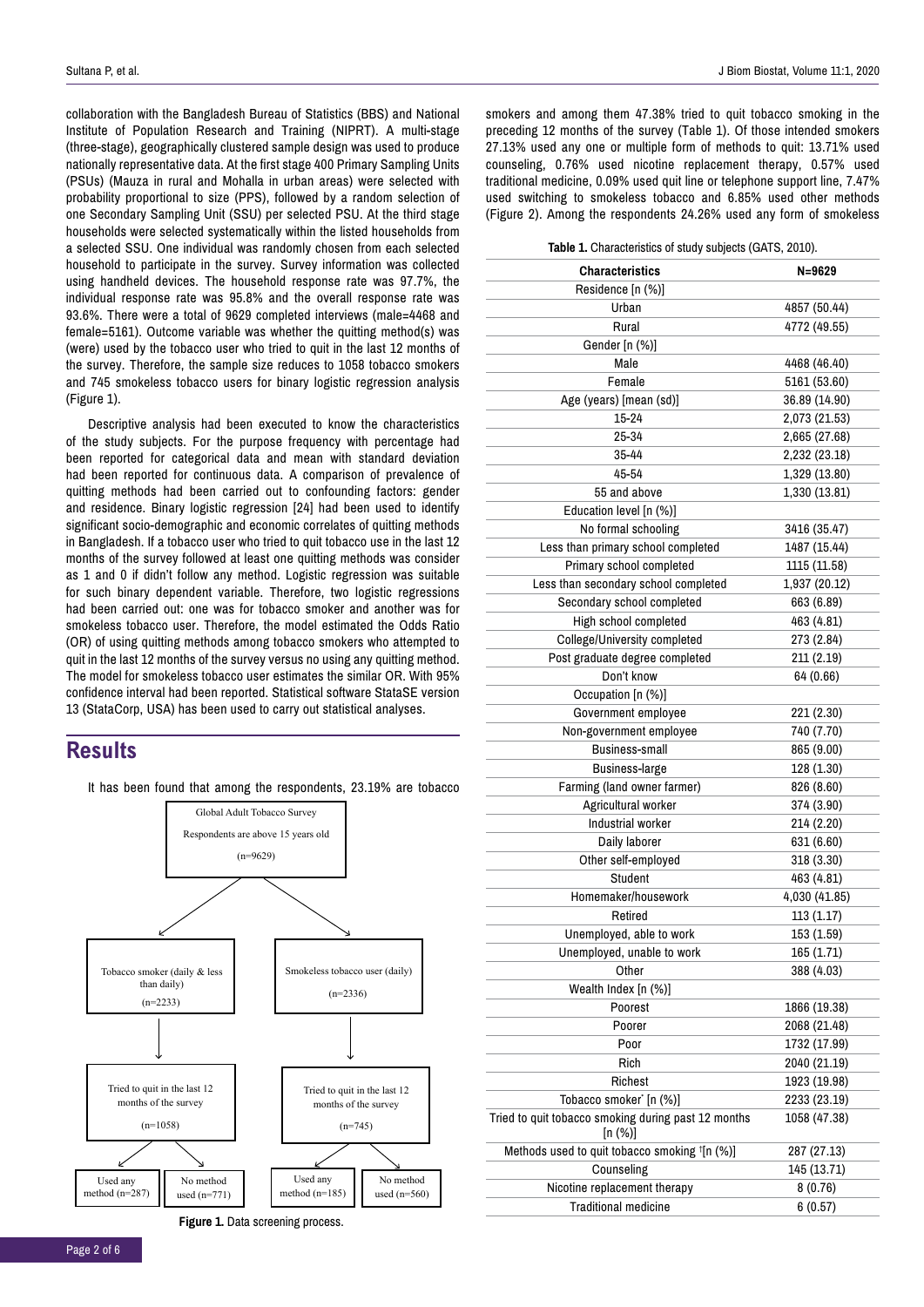| Quit line or telephone support line                                | 1(0.09)      |
|--------------------------------------------------------------------|--------------|
| Switching to smokeless tobacco                                     | 79 (7.47)    |
| Other methods <sup>a</sup>                                         | 72 (6.85))   |
| Smokeless tobacco user** [n (%)]                                   | 2336 (24.26) |
| Tried to quit smokeless tobacco during past 12<br>months $[n (%)]$ | 745 (31.89)  |
| Methods used to quit smokeless tobacco <sup>†</sup> [n (%)]        | 185 (24.83)  |
| Counseling                                                         | 153 (20.54)  |
| Nicotine replacement therapy                                       | 5(0.67)      |
| <b>Traditional Medicine</b>                                        | 4(0.54)      |
| Quit line or telephone support line                                | 2(0.54)      |
| Other methods <sup>b</sup>                                         | 36 (4.90)    |

\*daily and less than daily tobacco smoker, \*\*Daily user, † Categories are not mutually exclusive. <sup>a</sup>Any other methods like herbal, peer pressure, etc. <sup>b</sup>Any other methods like herbal, betel leaf without *zarda*, peer pressure etc.







**Figure 3.** Prevalence of methods used to quit smokeless tobacco use.

tobacco product. Among the smokeless tobacco users 31.89% tried to quit in the preceding 12 months of the survey (Table 1). Among the intended group 24.83% followed any one or multiple form of methods to quit: 20.54% followed counseling, 0.67% followed nicotine replacement therapy, 0.54% used traditional medicine, 0.54% followed quit line or telephone support line and 4.90% followed other methods (Figure 3).

It has been also found that peoples who were using methods to quit tobacco smoking were more from urban area and were male (Table 2). On the other hand, peoples who were using methods to quit smokeless tobacco were more from rural area and were female.

From binary logistic regression (multiple) (Table 3) it had been found that rural people were 12% less likely to use methods to quit tobacco smoking than urban people with odds ratio (OR)=0.88 and 95% confidence interval  $(CI) = (0.65, 1.20)$ . It had been also found that female were 26% more likely to use methods to quit tobacco smoking than male (OR=1.26, 95% CI=0.54, 2.95). Older peoples (age≥55 years) were two times more likely to use quitting methods to quit tobacco smoking than the youngest smokers of age 15-24 years (OR=2.24, 95% CI= 1.16, 4.32). Surprisingly, it has been found that more educated smokers were less likely to use quitting methods. Smokers who were employees (government or nongovernment), businessmen (small or large) and financially dependent peoples were more likely to use quitting methods than other occupation. Although it was not statistically significant. Intended smokers with higher wealth index were more likely to use quitting methods than the lowest and low wealth index.

On the other hand, for smokeless tobacco users it had been found that rural people were more likely to use quitting methods than urban people  $(OR=1.18$  and  $95\%$  CI=0.81, 1.72). It was also found that female were 4 times more likely to use methods to quit smokeless tobacco use than male (OR=4.25, 95% CI=2.50, 7.24). Older peoples (age≥55 years) were two times more likely to use quitting methods to quit use of smokeless tobacco products than the youngest users of age 15-24 years (OR=2.57, 95% CI= 1.06, 6.22). Similar like tobacco smokers, it had been found that more educated smokeless tobacco users were less likely to use quitting methods. Among the intended group of smokeless tobacco users who were worker, daily laborer and self-employed were less likely to use quitting methods than government/non-government employees. Smokeless tobacco users with higher wealth index were more likely to use quitting policy than with low wealth index.

#### **Discussion**

This study tried to find pattern and correlates to quitting strategies of tobacco use in Bangladesh using nationally representative data. The study revealed that about 73% tobacco smokers didn't use any method to quit and about 75% smokeless tobacco users didn't use any methods to quit. There is evidence that smoker who tries to quit without any method, very few of quit attempts successful in the long-term [25]. It is also observed that combination of behavioral counseling and medications with other methods increase the rate of successfully quitting smoking, and a combination of behavioral counseling with a medication is more effective than any methods alone [26,27].

Counseling has been identified as the most used strategy to quit for both tobacco smokers and smokeless tobacco user. It has been found that age, education and wealth index were significantly associated to quitting methods used by tobacco smoker in Bangladesh. On the other hand, gender, age and wealth index were significantly associated with methods used to quit smokeless tobacco.

To quit both tobacco smoking and smokeless tobacco use, females used methods more than male. It might be one of the reasons that females were found to be more successful quitter than male [8]. In Bangladesh, due to social norm, tobacco smoking among females is not well accepted [14], but no restriction about smokeless tobacco use. Unregulated and unorganized marketing of smoking and smokeless products [18] and accessibility of varieties and attractive kind of the products [15] insists people to consume tobacco products more in Bangladesh than other developing countries. However, use some of the smoking (e.g, Bidi) and smokeless tobacco products (e.g, zarda, sadapata, gul, khoini, etc.) long time may make teeth and lips ugly looking. It might make the beauty aware females distressed and to take help of methods to quit. On the other hand, the prevalence of tobacco smoking among males in Bangladesh is higher than the neibouring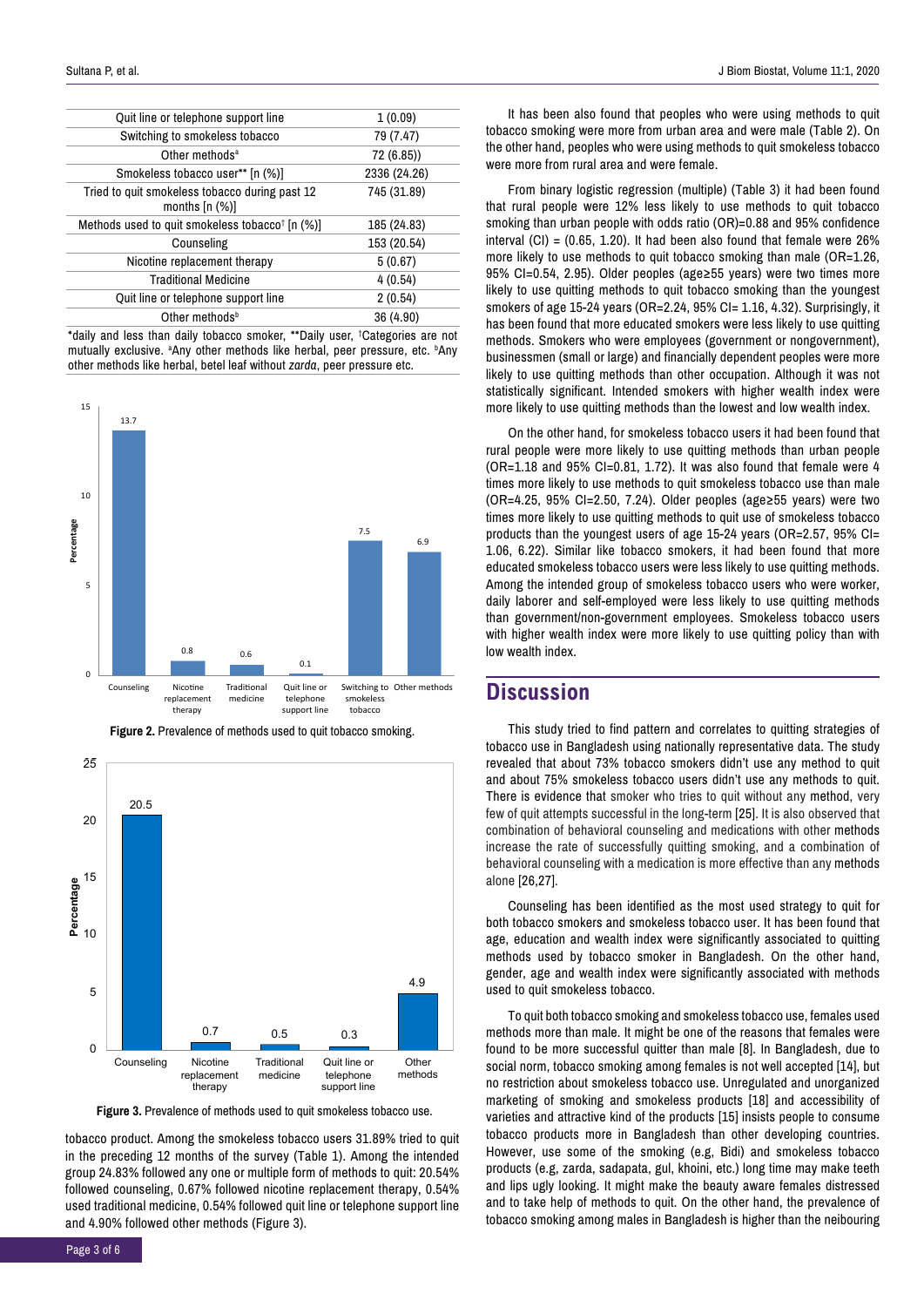| Variable  | Tried to quit tobacco smoking in last 12 months (N=1058) |                                               |                                      | Tried to quit smokeless tobacco use in last 12 months $(N=745)$ |                                              |                                                  |
|-----------|----------------------------------------------------------|-----------------------------------------------|--------------------------------------|-----------------------------------------------------------------|----------------------------------------------|--------------------------------------------------|
|           | Counseling<br>$N = 145$<br>% (95% CI)                    | All other methods'<br>$N = 142$<br>% (95% CI) | No method<br>$N = 771$<br>% (95% CI) | Counseling<br>$N = 153$<br>% (95% CI)                           | All other methods'<br>$N = 32$<br>% (95% CI) | No methods<br>$N = 560$<br>$% (95\% \text{ Cl})$ |
| Residence |                                                          |                                               |                                      |                                                                 |                                              |                                                  |
| Urban     | 50.34<br>(42.23.58.44)                                   | 57.75<br>(49.45,65.63)                        | 50.84<br>(47.31, 54.37)              | 47.06<br>(39.25, 55.01)                                         | 40.63<br>(25.02, 58.38)                      | 50.18<br>(46.04, 54.32)                          |
| Rural     | 49.66<br>(41.56.57.77)                                   | 42.25<br>(34.37, 50.55)                       | 49.16<br>(45.63.52.69)               | 52.94<br>(44.99.60.75)                                          | 59.38<br>(41.62, 74.98)                      | 49.82<br>(45.68, 53.96)                          |
| Gender    |                                                          |                                               |                                      |                                                                 |                                              |                                                  |
| Male      | 95.17 (90.19,97.69)                                      | 98.59<br>(94.51, 99.65)                       | 97.67<br>(96.32, 98.53)              | 25.49<br>(19.19.33.02)                                          | 40.63<br>(25.02, 58.38)                      | 50.71<br>(46.57, 54.85)                          |
| Female    | 4.83<br>(2.31, 9.81)                                     | 1.41<br>(0.35.05.49)                          | 2.33<br>(01.47, 03.68)               | 74.51<br>(66.98, 80.81)                                         | 59.38<br>(41.62, 74.98)                      | 49.29<br>(45.15.53.43)                           |
|           | tradudes all methode sthor than counsaling               |                                               |                                      |                                                                 |                                              |                                                  |

**Table 2.** Clustering prevalence of use of quitting methods to residence and gender in Bangladesh, GATS, 2010.

\* Includes all methods other than counseling.

**Table 3.** Unadjusted and adjusted odds ratios from logistic regression to method used for quitting tobacco use in Bangladesh.

| Variable                             | Method used for quitting tobacco smoking' |                         | Method used for quitting smokeless tobacco use |                         |
|--------------------------------------|-------------------------------------------|-------------------------|------------------------------------------------|-------------------------|
|                                      | OR (95% CI)<br><b>Unadjusted</b>          | OR (95% CI)<br>Adjusted | OR (95% CI)<br><b>Unadjusted</b>               | OR (95% CI)<br>Adjusted |
| Residence                            |                                           |                         |                                                |                         |
| Urban                                | 1.00                                      | 1.00                    | 1.00                                           | 1.00                    |
| Rural                                | 0.88(0.67, 1.16)                          | 0.88(0.65, 1.20)        | 1.18 (0.85,1.65)                               | 1.18 (0.81,1.72)        |
| Gender                               |                                           |                         |                                                |                         |
| Male                                 | 1.00                                      | 1.00                    | 1.00                                           | 1.00                    |
| Female                               | 1.35(0.60, 3.05)                          | 1.26 (0.54,2.95)        | 2.63 (1.83,3.78)                               | 4.25 (2.50,7.24)        |
| Age group                            |                                           |                         |                                                |                         |
| 15-24                                | 1.00                                      | 1.00                    | 1.00                                           | 1.00                    |
| 25-34                                | 1.94(1.07, 3.51)                          | 1.91(1.05, 3.50)        | 1.29 (0.55,3.01)                               | 1.48 (0.61,3.59)        |
| 35-44                                | 1.98(1.10, 3.57)                          | 1.89 (1.03,3.48)        | 1.64 (0.73,3.71)                               | 1.81 (0.77,4.26)        |
| 45-54                                | 3.23 (1.76,5.92)                          | 2.94 (1.56,5.53)        | 1.88 (0.81,4.34)                               | 1.79 (0.73,4.34)        |
| $55+$                                | 2.42 (1.29,4.56)                          | 2.24 (1.16,4.32)        | 2.43 (1.05,5.60)                               | 2.57 (1.06,6.22)        |
| <b>Education level</b>               |                                           |                         |                                                |                         |
| No formal schooling                  | 1.00                                      | 1.00                    | 1.00                                           | 1.00                    |
| Primary or less                      | 0.62(0.44, 0.87)                          | 0.60(0.42, 0.87)        | 0.70(0.47, 1.04)                               | 0.78(0.50, 1.20)        |
| Secondary or less                    | 0.68(0.48, 0.98)                          | 0.58(0.37, 0.88)        | 0.59(0.36, 0.95)                               | 0.66(0.37, 1.15)        |
| Above secondary                      | 0.54(0.31, 0.95)                          | 0.35(0.17, 0.71)        | 0.32(0.11, 0.94)                               | 0.38(0.11, 1.29)        |
| Occupation                           |                                           |                         |                                                |                         |
| Employment (Govt./Non-govt.)         | 1.00                                      | 1.00                    | 1.00                                           | 1.00                    |
| <b>Business (Small/Large)</b>        | 1.17 (0.74,1.85)                          | 1.03(0.63, 1.67)        | 1.74 (0.72,4.20)                               | 2.01 (0.77,5.24)        |
| Farming (Land owner and Farmer)      | 1.03(0.64, 1.65)                          | 0.83(0.48, 1.45)        | 1.67 (0.69,4.06)                               | 2.07 (0.76,5.64)        |
| Daily labor or equal <sup>a</sup>    | 1.14(0.74, 1.74)                          | 0.98(0.60, 1.63)        | 2.07 (0.99,4.32)                               | 0.73(0.31, 1.71)        |
| Dependent <sup>b</sup>               | 1.12(0.66, 1.91)                          | 1.04(0.58, 1.86)        | 3.05(1.32, 7.07)                               | 1.68 (0.68,4.20)        |
| Wealth Index                         |                                           |                         |                                                |                         |
| Lowest                               | $1.00\,$                                  | 1.00                    | 1.00                                           | 1.00                    |
| Low                                  | 0.82(0.54, 1.25)                          | 0.99(0.64, 1.53)        | 0.71(0.44, 1.17)                               | 0.74(0.44, 1.25)        |
| Middle                               | 1.00(0.64, 1.55)                          | 1.27 (0.80, 2.04)       | 1.15(0.69, 1.93)                               | 1.27 (0.72,2.22)        |
| High                                 | 1.40 (0.93,2.12)                          | 1.86 (1.18,2.94)        | 0.85(0.51, 1.40)                               | 0.99(0.57, 1.74)        |
| Highest                              | 1.01(0.64, 1.60)                          | 1.65(0.90, 3.00)        | 1.02(0.59, 1.76)                               | 1.50 (0.77,2.90)        |
| ROC analysis: AUC <sup>c</sup>       |                                           | 0.625                   |                                                | 0.683                   |
| security and the control of the con- |                                           |                         |                                                |                         |

\*Any method used, ªDaily labor, agriculture worker, industrial worker, house maker, and other self-employed. <sup>b</sup>Retired, Unemployed (able and unable to work), Student, and Others. °Area Under ROC Curve (AUC) is for measuring prediction accuracy of the model.

country like Nepal [28] and Pakistan [29]. As the adverse effect of tobacco use is not prompt and as the males are not so beauty aware, they are less likely to quit tobacco use and hence they are not interested to take help of quitting methods.

older smokers experienced more health problems and visited healthcare professionals and received repeated advice to quit tobacco use (smoking and smokeless) which might encourage them to use quitting methods. Another reason might be that younger peoples are more confident in their decision which makes them less likely to use methods to quit tobacco use.

Older peoples are more likely to use policy to quit tobacco use than the younger one. It might be due to the fact that after experiencing some tobacco related difficulties they realize necessity of quitting tobacco use. Moreover,

The study found that more educated peoples were less likely to use methods to quit tobacco use. Usually, educated peoples are more aware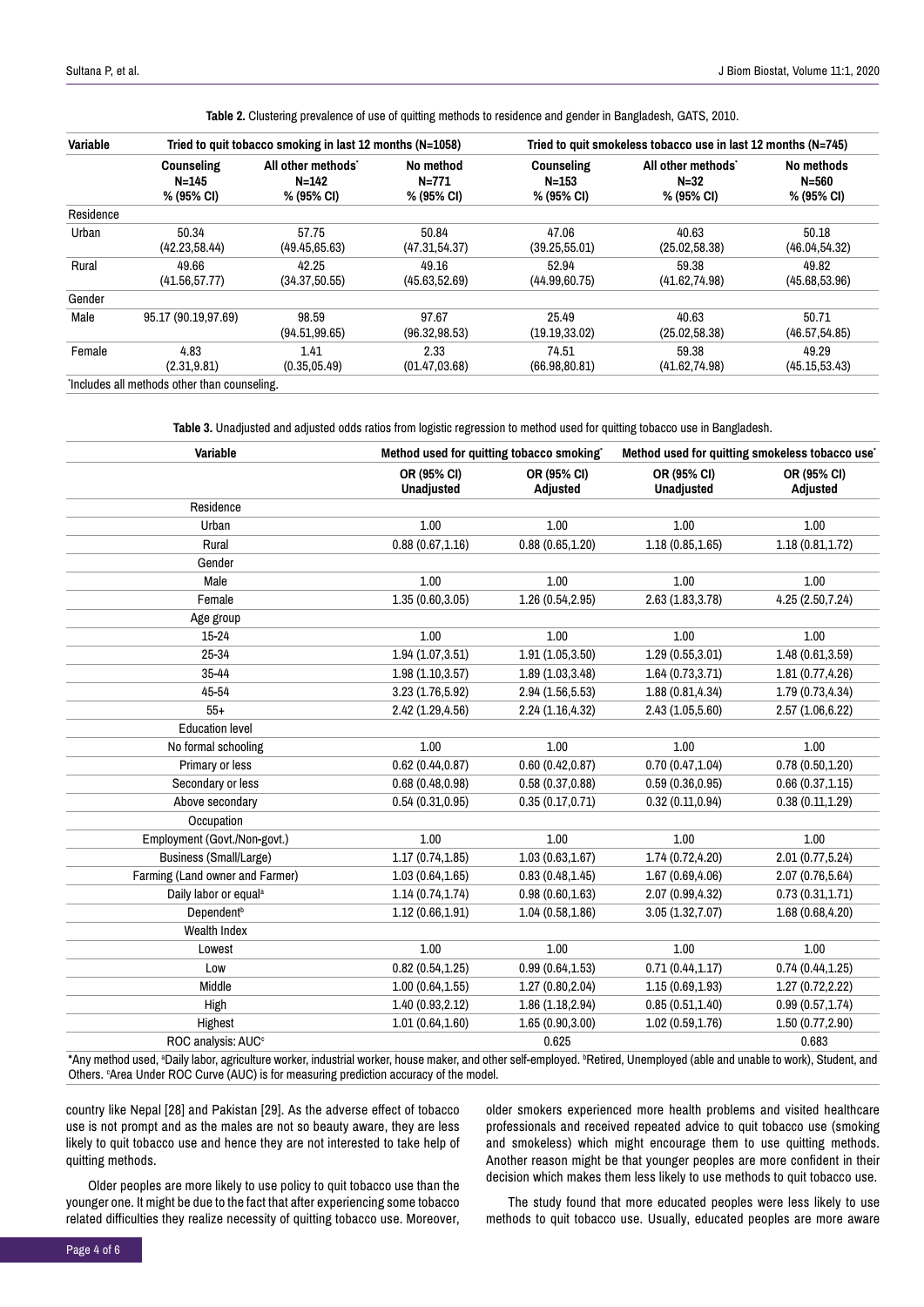about health hazards and their adverse effect which makes them lower degree of fatalism and less risk taking behavior [30]. This is also true in India [31] and Sri Lanka [32]. Because of all these characteristics along with confidence in themselves, educated peoples might be able to quit tobacco use without using any method. Occupation was not found to have significant effect on using methods to quit tobacco use. Richest peoples were found more likely to use methods to quit tobacco use. It might be due to their dependency on wealth which encourages them to use of methods to quit tobacco use. Another reason might be that peoples in Bangladesh are eager in spending on treatment for any disease even leaving them poorer [33] rather than following preventive strategies. Alternatively, it suggests the need of target smoker with lower wealth index with quitting interventions.

The major strength of the current study is the large sample size and coverage the nationally representative population which has already been discussed in literature [19]. In addition, to best of our knowledge, this is the first study that considered quitting methods that has been used by the intended group who tried to quit tobacco use in the past 12 months of the survey. However, there are several limitations that need to be addressed. Besides some common limitations of the data discussed in literature [8,19], the study could not find the trend of the quitting policies used over years, as the survey was cross-sectional. As the survey was based on self-reported information, the real pattern and prevalence of quitting methods used may be under or over reported. Addition, subtraction, or modification of any variable from (in) the model may change the result [34].

#### **Conclusion**

In conclusion, the study clearly found that a significant percentage of respondents who are higher educated, younger, of lower wealth index and male are less likely to use methods to quit tobacco use. Therefore, more active methods (e.g., "cold turkey" or, "self-help intervention") to quit tobacco use should be intervened and implemented in Bangladesh to promote quitting, especially targeting male with higher educated, young and of lower wealth index. Additional proactive quitting intervention outreach program as discussed may be intervened in reaching tobacco user with lower wealth index. In addition, irrespective of all socio-demographic and economic conditions, a nationwide campaign is needed to increase quitting of tobacco use advocating use of medication and behavioral counselling along with other methods simultaneously.

## **References**

- 1. Stephen S. Lim, Vos Theo, Flaxman Abraham D and Goodarz Danaei, et al. "A comparative risk assessment of burden of disease and injury attributable to 67 risk factors and risk factor clusters in 21 regions, 1990-2010" *a systematic analysis for the Global Burden of Disease Study 2010. Lancet* 380 (2012): 2224-2260.
- 2. Marie Ng, Michael K. Freeman, Thomas D. Fleming and Margaret Robinson, et al. "Smoking prevalence and cigarette consumption in 187 countries, 1980-2012" *JAMA* 311 (2014): 183-192.
- 3. Dewan S, AlamPrabhat Jha, Chinthanie Ramasundarahettige and Peter Kim Streatfield, et al. "Smoking-attributable mortality in Bangladesh: proportional mortality study" *Bull World Health Organ* 91 (2013): 757-764.
- 4. Fen Wu, Yu Chen, Faruque Parvez and Stephanie Segers, et al. "A prospective study of tobacco smoking and mortality in Bangladesh" *PLOS One* 8 (2013): e58516.
- 5. Nigar Nargis, Ummul H. Ruthbah, Geoffrey T. Fong and Iftekharul Huq, et al. "The price sensitivity of cigarette consumption in Bangladesh: evidence from the International Tobacco Control (ITC) Bangladesh Wave 1 (2009) and Wave 2 (2010) Surveys". *[Tobacco Control](http://www.ncbi.nlm.nih.gov/pubmed/24105828)* 23 (2014): i39-i47.
- 6. "Centers for Disease Control and Prevention: Smokeless Tobacco Fact Sheets" (2019).
- 7. Michael C. Fiore, Homas E. Novotny, John P. Pierce and Gary A. Giovino,

et al. "Methods used to quit smoking in the United States: Do cessation programs help" *JAMA* 263 (1990): 2760-2765.

- 8. Shariful Hakim, Muhammad Abdul, Baker Chowdhury and Md Jamal Uddin. "Correlates of unsuccessful smoking cessation among adults in Bangladesh" *Preventive Medicine Reports* 8 (2017): 122-128.
- 9. Abul Barkat, Ashraf Uddin Chowdhury, Nigar Nargis and Mashfiqur Rahman, et al. "The Economics of Tobacco and Tobacco Taxation, Bangladesh" (2012).
- 10.Mohammad Alamgir, KabirKim-Leng Goh, Sunny Mohammad Mostafa Kamal and Mobarak Hossain Khan. "Tobacco smoking and its association with illicit drug use among young men aged15-24 years living in urban slums of Bangladesh" *PLoS One* 8 (203): 68728
- 11. [Kabir MohammadA](http://www.ncbi.nlm.nih.gov/pubmed?term=Kabir MA%5BAuthor%5D&cauthor=true&cauthor_uid=23359868)lamgir, Goh Kim Leng, [Khan Mobarak Hussain.](http://www.ncbi.nlm.nih.gov/pubmed?term=Khan MM%5BAuthor%5D&cauthor=true&cauthor_uid=23359868) "Adolescent Tobacco Use and Its Determinants: Evidence From Global Youth Tobacco Survey, Bangladesh" *[Asia Pac J Public Health](http://www.ncbi.nlm.nih.gov/pubmed/23359868)* 27 (2013).
- 12. [Kabir MohammadAl](http://www.ncbi.nlm.nih.gov/pubmed?term=Kabir MA%5BAuthor%5D&cauthor=true&cauthor_uid=23359868)amgir, Goh Kim Leng, [Khan Mobarak Hussain](http://www.ncbi.nlm.nih.gov/pubmed?term=Khan MM%5BAuthor%5D&cauthor=true&cauthor_uid=23359868). "Tobacco consumption and illegal drug use among Bangladeshi males association and determinants" *Am J Mens Health* 7 (2013): 128-137.
- 13.Mobarak Hossian khan, Aklimunnessa khan, Alexande Kraemer and Mitsuru Mori. "Prevalence and correlates of smoking among urban adult men in Bangladesh slum versus non-slum comparison*" [BMC Public Health](http://www.ncbi.nlm.nih.gov/pubmed/?term=Prevalence+and+correlates+of+smoking+among+urban+adult+men+in+Bangladesh%3A+slum+versus+non-slum+comparison)* 9 (2019): 149.
- 14. Papia Sultana, Shamima Akter, Mizanur Rahman and Samsul Alam. "Prevalence and Predictors of Current Tobacco Smoking in Bangladesh". *Journal of Biostatistics and Biometrics Applications* 1 (2015): 102.
- 15.Munjila Begum, Papia Sultana. "Current pattern of product specific smokeless tobacco use in Bangladesh" *Journal of Biometrics and Biostatistics* 8 (2017): 4.
- 16.Munjila Begum, Papia Sultana. "Socioeconomic and demographic factors patterning smokeless tobacco use behavior in Bangladesh.A cross-sectional multilevel analysis". *Journal of Biometrics and Biostatistic* 9 (2018): 4.
- 17.Md Tahidur Rahman, Dulal Chandra Roy, Papia Sultana. "Knowledge and attitude towards tobacco use in Bangladesh"*Journal of Institute of Bangladesh Studies* 38 (2016): 69-84.
- 18. Papia Sultana, Md Tahidur Rahman, Dulal Chandra Roy. "Marketing policy that accelerate tobacco use in Bangladesh, A statistical investigation*" Journal of Biometrics and Biostatistics* 8 (2017): 6.
- 19. Papia Sultana, Md Tahidur Rahman, Dulal Chandra Roy and Shamima Akter, et al. "Tobacco control policies to promote awareness and smokefree environments in residence and workplace to reduce passive tobacco smoking in Bangladesh and its correlates". *Plos One*, (2018).
- 20. Pete Driezen., Abu S Abdullah, Anne CK Quah and Nigar Nargis, et al. "Determinants of intentions to quit smoking among adult smokers in Bangladesh findings from the International Tobacco Control (ITC) Bangladesh wave 2 survey" *Global Health Research and Policy* 1 (2016): 11
- 21. William D. Kalsbeek, Michael Bowling and Jason Hsia. "The Global Adult Tobacco Survey (GATS) sample design and related methods" (2010)
- 22. Gary A. Giovino, Sara A. Mirza, Jonathan M. Samet and Prakash C. Gupta, et al. "The GATS Collaborative Group. Tobacco use in 3 billion individuals from 16 countries: an analysis of nationally representative cross-sectional household surveys*" Lancet* 380 (2012): 668-679.
- 23. "Global Adult Tobacco Survey Collaborative Group" *Global Adult Tobacco Survey* (2008).
- 24. Kleinbaum, David G, Klein Mitchel. "Logistic regression, A self-learning text. Third edition" Springer, New York, London, (2010).
- 25. Nancy A. Rigott. "Strategies to help a smoker who is struggling to quit" *JAMA* 308 (2012): 1573-1580.
- 26. Stead, Lancaster. "Combined pharmacotherapy and behavioural interventions for smoking cessation". *The Cochrane Database of Systematic Reviews* 3 (2016): CD008286.
- 27. Laura J Rosen, Tal Galili, Jeffrey Kott and Mark Goodman, et al. "Diminishing benefit of smoking cessation medications during the first year: a metaanalysis of randomizedcontrolled trials" *Addiction* 113 (2018): 805-816.
- 28. Sreeramareddy Chandrashekhar, Ramakrishnareddy N, Kumar Harsha